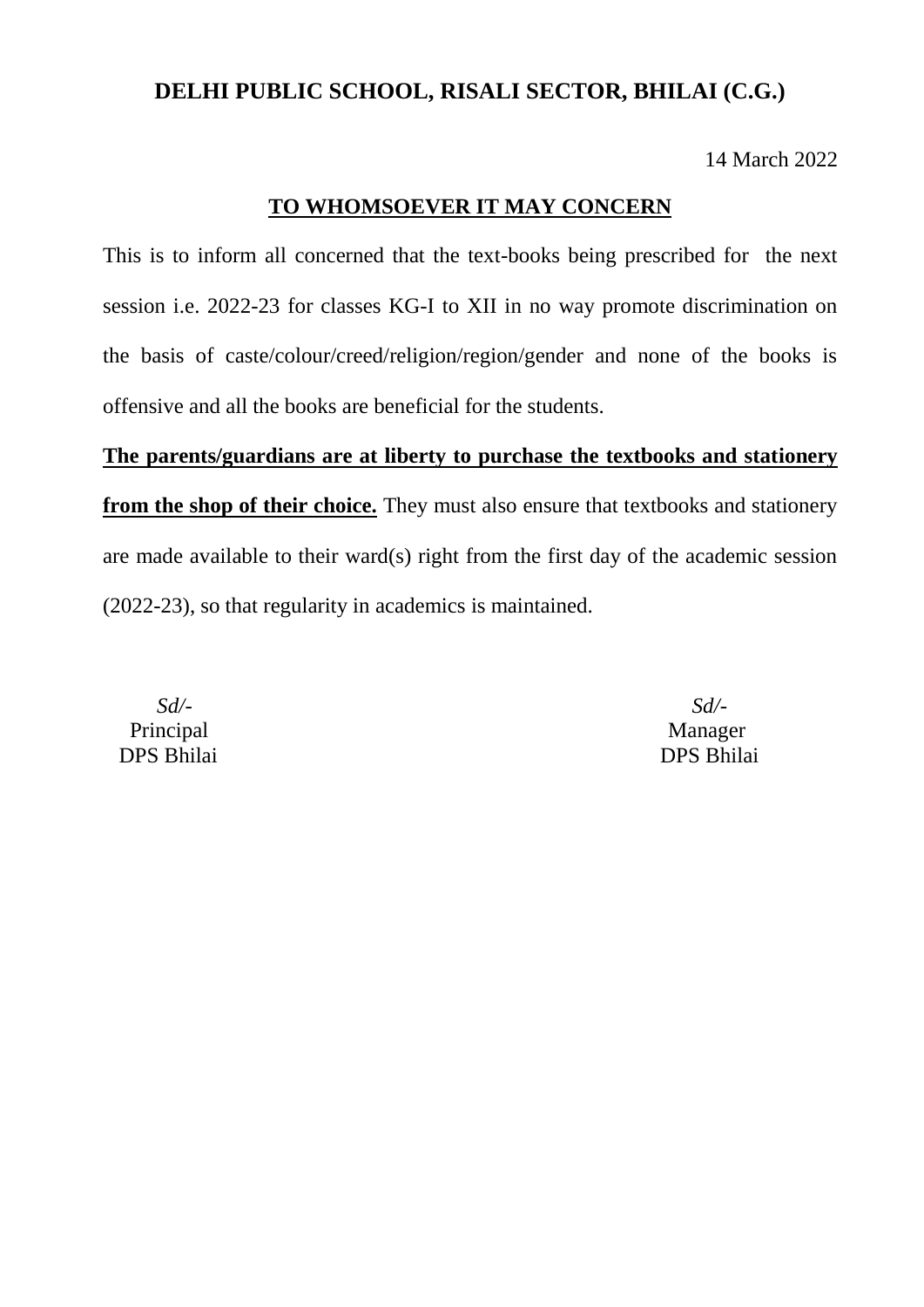## (LIST OF TEXTBOOKS & STATIONERY : 2022-23)

### **ALL THE TEXTBOOKS MUST BE OF LATEST EDITION**

# **KG-1**

### **TEXTBOOKS:**

|    | S.No. Title                         | <b>Publisher</b>                  |
|----|-------------------------------------|-----------------------------------|
|    | BUILDING BLOCKS BOOK-A (SEMESTER-1) | <b>SKY BOOKS</b>                  |
| 2. | BUILDING BLOCKS BOOK-B (SEMESTER-2) | SKY BOOKS                         |
| 3  | HOLY FAITH KA KHA GA                | HOLYFAITH INTERNATIONAL PVT. LTD. |
|    | $ACTIVITY BOOK - A$                 | DPS BHILAI                        |
|    |                                     |                                   |

| 1.  | 192 PAGES (2.5 CM SQUARE) NOTEBOOK                               | 1 No.    |
|-----|------------------------------------------------------------------|----------|
| 2.  | 192 PAGES (1 CM SQUARE) NOTEBOOK                                 | 1 No.    |
| 3.  | 96 PAGES (1 CM SQUARE) NOTEBOOK                                  | 1 No.    |
| 4.  | 96 PAGES (4 LINED) NOTEBOOK                                      | 1 No.    |
| 5.  | 96 PAGES (5 LINED) NOTEBOOK                                      | 1 No.    |
| 6.  | 192 PAGES (4 LINED) NOTEBOOK                                     | 1 No.    |
| 7.  | 192 PAGES (5 LINED) NOTEBOOK                                     | 1 No.    |
| 8.  | <b>GLAZED PAPER (ASSORTED)</b>                                   | 10 Nos.  |
|     | (RED-2 NOS., LEMON YELLOW, PINK, LIGHT BLUE, DARK GREEN, PURPLE, |          |
|     | LIGHT GREEN, BROWN, ORANGE, SILVER & GOLDEN - 1 EACH)            |          |
| 9.  | <b>COVER SET</b>                                                 | 1No.     |
| 10. | <b>PENCILS</b>                                                   | 6 Nos.   |
| 11. | <b>ERASERS</b>                                                   | $2$ Nos. |
| 12. | CLAY (PLASTICINE) "KORES"                                        | 1 No.    |
| 13. | <b>CHART PAPER:</b>                                              |          |
|     | (A) WHITE                                                        | 2 Nos.   |
|     | (B) BLACK                                                        | 1 No.    |
| 14. | CRAYONS (12 COLOURS)                                             | 3 Nos.   |
| 15. | <b>SLATE</b>                                                     | 1 No.    |
| 16. | <b>BRUSH NO.12</b>                                               | 1 No.    |
| 17. | FEVICOL 50 GMS (JAR)                                             | 1 No.    |
| 18. | <b>BAG/SATCHEL (SMALL)</b>                                       | 1 No.    |
|     |                                                                  |          |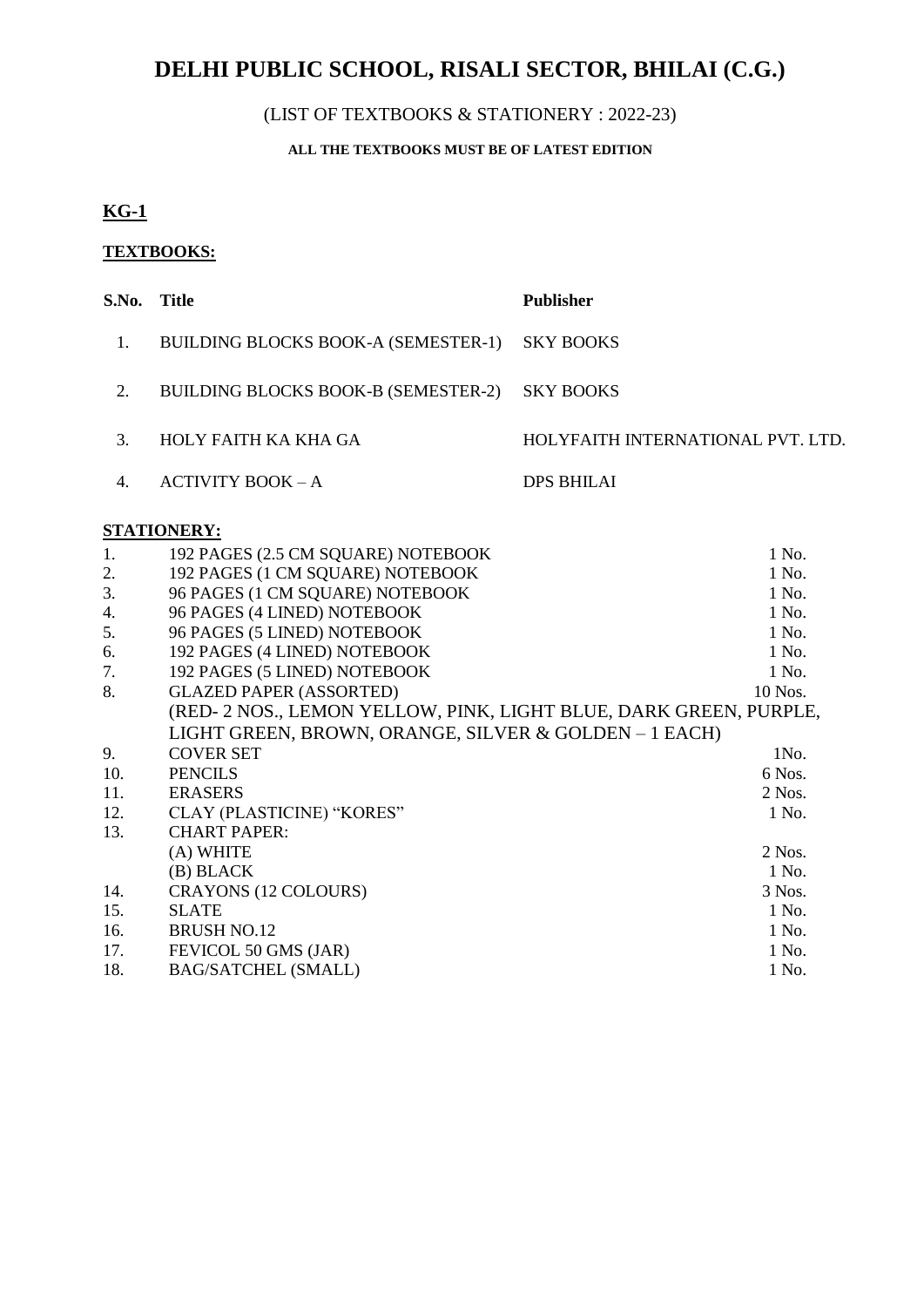## (LIST OF TEXTBOOKS & STATIONERY : 2022-23)

### **ALL THE TEXTBOOKS MUST BE OF LATEST EDITION**

# **KG-2**

# **TEXTBOOKS :**

| S.No. | - Title                                    | <b>Publisher</b>                              |
|-------|--------------------------------------------|-----------------------------------------------|
|       | BUILDING BLOCKS (UKG) (ACTIVITY BOOK)      | <b>SKY BOOKS</b>                              |
| 2.    | <b>BUILDING BLOCKS BOOK-B (SEMESTER-1)</b> | <b>SKY BOOKS</b>                              |
| 3.    | <b>BUILDING BLOCKS BOOK-B (SEMESTER-2)</b> | <b>SKY BOOKS</b>                              |
| 4.    | <b>BUILDING BLOCKS (UKG) HINDI</b>         | <b>SKY BOOKS</b>                              |
|       | <b>CREATION PART - "ZERO"</b>              | MOHIT PUBLISHERS & EDUCATIONAL<br><b>AIDS</b> |

| 1.  | 96 PAGES (4 LINED) NOTEBOOK                                                      | 4 Nos.   |
|-----|----------------------------------------------------------------------------------|----------|
| 2.  | 96 PAGES (5 LINED) NOTEBOOK                                                      | 4 Nos.   |
| 3.  | 96 PAGES (SQUARE LINE) NOTEBOOK                                                  | 3 Nos.   |
| 4.  | 96 PAGES (4 LINED INTERLEAF) NOTEBOOK                                            | 3 Nos.   |
| 5.  | <b>192 PAGES COMBINED NOTEBOOK</b>                                               | 1 No.    |
| 6.  | 50 PAGES DRAWING NOTEBOOK                                                        | 1 No.    |
| 7.  | <b>COVER SET</b>                                                                 | 1 No.    |
| 8.  | <b>PENCILS</b>                                                                   | 6 Nos.   |
| 9.  | <b>ERASERS</b>                                                                   | $6$ Nos. |
| 10. | <b>GLAZED PAPER (ASSORTED)</b>                                                   | $4$ Nos. |
|     | (ORANGE, DARK GREEN, PINK, RED, YELLOW, GOLDEN, SILVER, BROWN AND BLUE (1 EACH)) |          |
| 11. | <b>CRAYONS (12 COLOURS)</b>                                                      | 1 No.    |
| 12. | <b>SMALL RULER 6"</b>                                                            | 1 No.    |
| 13. | WHITE CHART PAPER                                                                | 3 Nos.   |
| 14. | FEVICOL 30 GMS                                                                   | 1 No.    |
| 15. | SATCHEL/BAG (MEDIUM SIZE)                                                        | 1 No.    |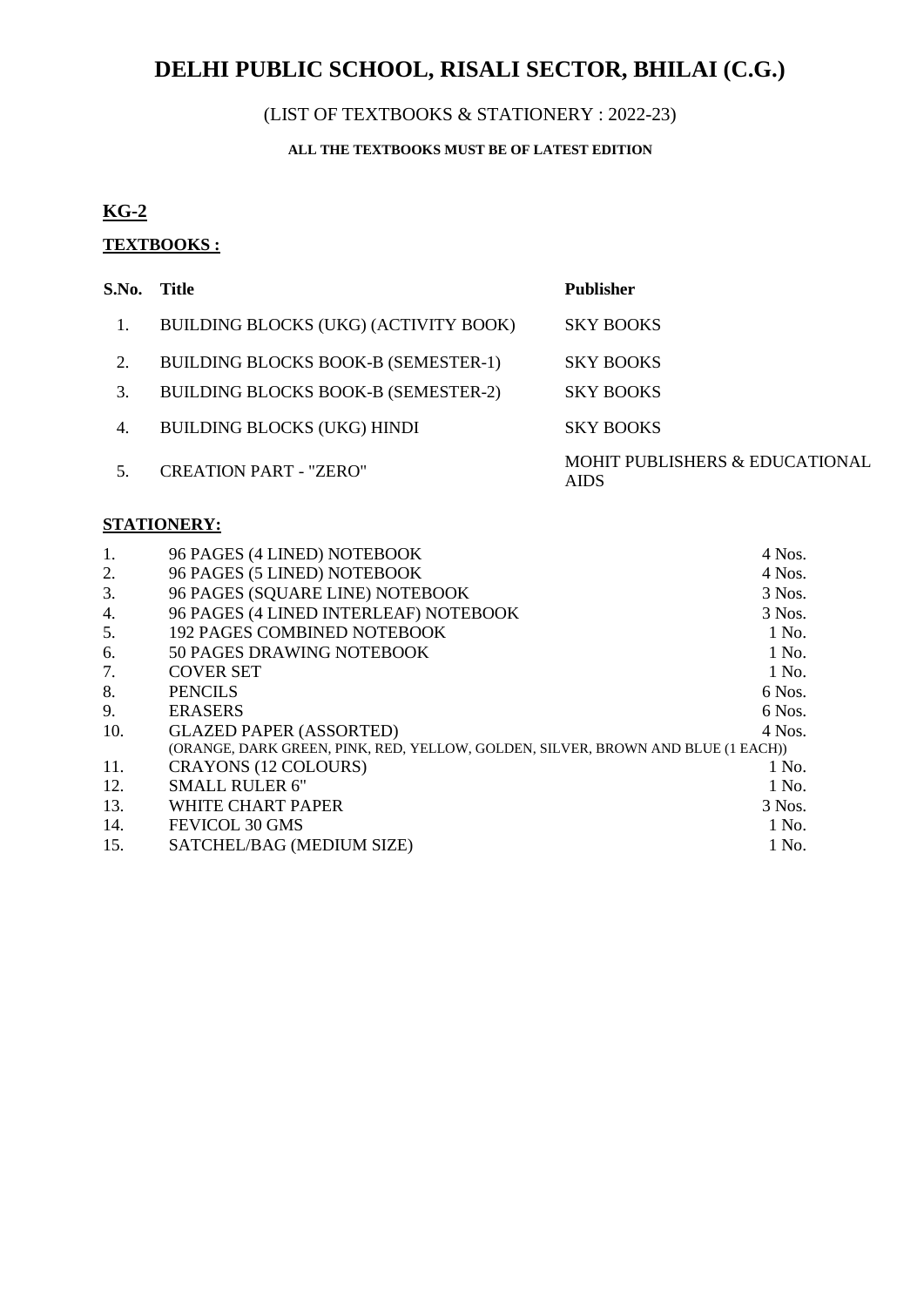## (LIST OF TEXTBOOKS & STATIONERY : 2022-23)

### **ALL THE TEXTBOOKS MUST BE OF LATEST EDITION**

### **CLASS – I**

# **TEXTBOOKS :**

| S.No.          | <b>Title</b>                                                              | <b>Publisher</b>                     |
|----------------|---------------------------------------------------------------------------|--------------------------------------|
| $\mathbf{1}$ . | <b>MARIGOLD BOOK ONE</b>                                                  | <b>NCERT</b>                         |
| 2.             | <b>GRAMMAR WORKS-1</b>                                                    | <b>SKY BOOKS</b>                     |
| 3.             | <b>CURSIVE WRITING FOR ALL BOOK-1</b>                                     | <b>SKY BOOKS</b>                     |
| 4.             | <b>RIMJHIM BHAG-1</b>                                                     | <b>NCERT</b>                         |
| 5.             | <b>EXPLORING MATHEMATICS - I</b><br>A textbook of mathematics for class-I | WHITE BEACON PUBLICATIONS PVT. LTD.  |
| 6.             | HELLO, EARTH! CLASS 1: A COURSE ON<br><b>ENVIRONMENTAL STUDIES</b>        | <b>OXFORD UNIVERSITY PRESS</b>       |
| 7.             | MY PROJECT BOOK                                                           | NAVNEET PUBLICATIONS (INDIA) LIMITED |
| 8.             | <b>GENERAL KNOWLEDGE UPDATE CLASS 1</b>                                   | CORDOVA PUBLICATIONS PVT. LTD.       |
| 9.             | <b>CYBER TOOLS-1</b>                                                      | KIPS LEARNING PVT. LTD.              |
| 10.            | <b>CREATION PART-I</b>                                                    | MOHIT PUBLISHERS & EDUCATIONAL AIDS  |
| 11.            | HOW TO DRAW & COLOUR $-2$                                                 | <b>MADHUBUN EDUCATIONAL BOOKS</b>    |
| 12.            | $ACTIVITY BOOK-1$                                                         | <b>DPS BHILAI</b>                    |
|                |                                                                           |                                      |

| 96 PAGES (4 LINED) NOTEBOOK            | 5 Nos.   |
|----------------------------------------|----------|
| 96 PAGES (4 LINED INTERLEAF) NOTEBOOK  | 1 No.    |
| 96 PAGES (5 LINED) NOTEBOOK            | $3$ Nos. |
| 96 PAGES (SQUARE LINED) NOTEBOOK       | $3$ Nos. |
| 96 PAGES (SINGLE LINED) NOTEBOOK       | 1 No.    |
| <b>96 PAGES PRACTICAL NOTEBOOK</b>     | 1 No.    |
| 192 PAGES (COMBINED) NOTEBOOK          | $3$ Nos. |
| 192 PAGES (4 LINED INTERLEAF) NOTEBOOK | 1 No.    |
| 50 PAGES DRAWING NOTEBOOK              | $2$ Nos. |
| <b>COVER SET</b>                       | 1 No.    |
| <b>PENCILS</b>                         | 10 Nos.  |
| <b>ERASER</b>                          | 6 Nos.   |
| <b>CRAYONS (12 COLOURS)</b>            | 1 No.    |
| FEVICOL 30 GMS                         | 1 No.    |
| SATCHEL/BAG (MEDIUM SIZE)              | 1 No.    |
| <b>CHART PAPER (WHITE)</b>             | 5 Nos.   |
|                                        |          |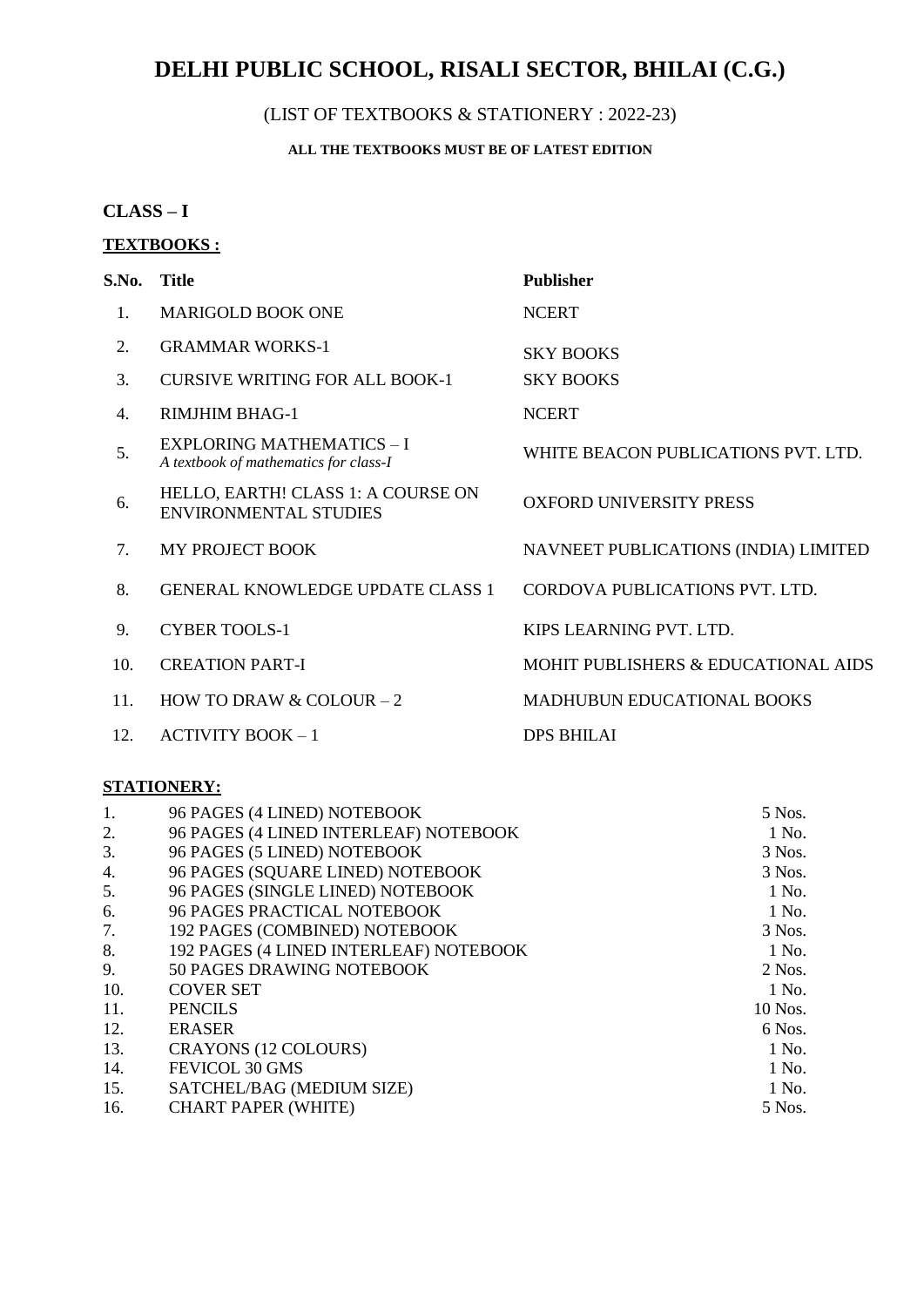## (LIST OF TEXTBOOKS & STATIONERY : 2022-23)

### **ALL THE TEXTBOOKS MUST BE OF LATEST EDITION**

### **CLASS - II**

### **TEXTBOOKS:**

| S.No. | Title                                                                | <b>Publisher</b>                    |
|-------|----------------------------------------------------------------------|-------------------------------------|
| 1.    | <b>MARIGOLD BOOK TWO</b>                                             | <b>NCERT</b>                        |
| 2.    | <b>GRAMMAR WORKS-2</b>                                               | <b>SKY BOOKS</b>                    |
| 3.    | <b>CURSIVE WRITING FOR ALL BOOK-2</b>                                | <b>SKY BOOKS</b>                    |
| 4.    | RIMJHIM BHAG 2                                                       | <b>NCERT</b>                        |
| .5.   | VYAKARAN PRAWAH-1                                                    | WHITE BEACON PUBLICATIONS PVT. LTD. |
| 6.    | <b>GYANSUDHA BHAG 2</b>                                              | PITAMBAR PUBLISHING CO. PVT. LTD.   |
| 7.    | EXPLORING MATHEMATICS - II<br>A textbook of mathematics for class-II | WHITE BEACON PUBLICATIONS PVT. LTD. |
| 8.    | HELLO, EARTH! CLASS 2: A COURSE ON<br><b>ENVIRONMENTAL STUDIES</b>   | <b>OXFORD UNIVERSITY PRESS</b>      |
| 9.    | NEW GENERAL KNOWLEDGE UPDATE CLASS 2                                 | CORDOVA PUBLICATIONS PVT.LTD.       |
| 10.   | <b>CYBER TOOLS-2</b>                                                 | KIPS LEARNING PVT. LTD.             |
| 11.   | <b>PRACHI MASTER STROKE - 2</b>                                      | PRACHI (INDIA) PVT. LTD.            |

| 1.               | 96 PAGES SINGLE LINE NOTEBOOK                   | 3 Nos.   |
|------------------|-------------------------------------------------|----------|
| 2.               | 96 PAGES SINGLE LINE INTERLEAF NOTEBOOK         | 1 No.    |
| 3.               | 96 PAGES (4 LINED) NOTEBOOK                     | 1 No.    |
| $\overline{4}$ . | 96 PAGES (5 LINED) NOTEBOOK                     | 2 No.    |
| 5.               | 96 PAGES (SQUARE LINE) NOTEBOOK                 | $2$ Nos. |
| 6.               | <b>192 PAGES SINGLE LINE INTERLEAF NOTEBOOK</b> | $2$ Nos. |
| 7.               | 192 PAGES (4 LINED) NOTEBOOK                    | 1 No.    |
| 8.               | 192 PAGES (5 LINED) NOTEBOOK                    | 1 No.    |
| 9.               | 192 PAGES (SQUARE LINE) NOTEBOOK                | $2$ Nos. |
| 10.              | 50 PAGES DRAWING NOTEBOOK                       | $2$ Nos. |
| 11.              | <b>96 PAGES PRACTICAL NOTEBOOK</b>              | 1 No.    |
| 12.              | <b>COVER SET</b>                                | 1 No.    |
| 13.              | FEVICOL 30 GMS                                  | 1 No.    |
|                  |                                                 |          |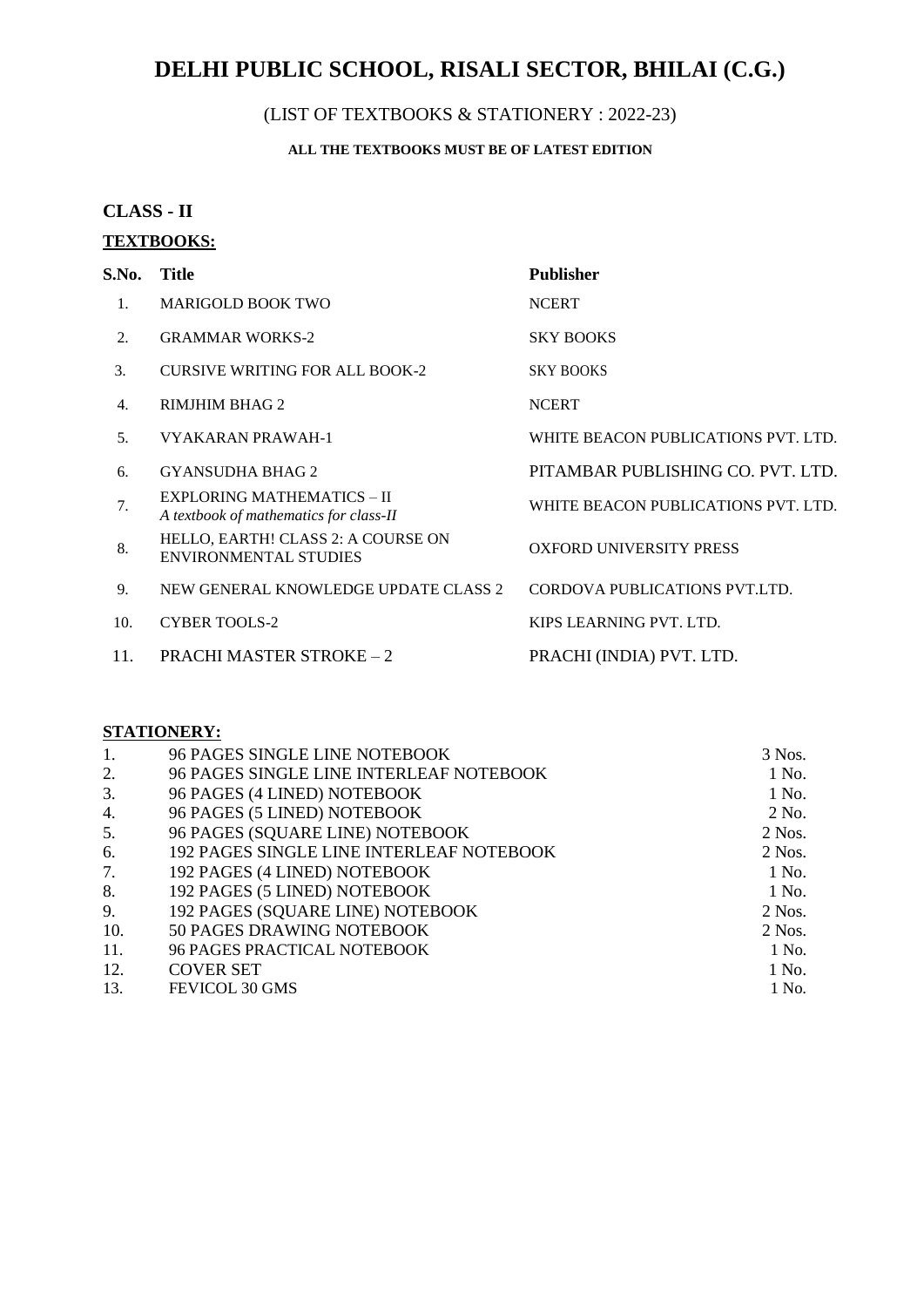## (LIST OF TEXTBOOKS & STATIONERY : 2022-23)

### **ALL THE TEXTBOOKS MUST BE OF LATEST EDITION**

### **CLASS - III**

### **TEXTBOOKS:**

| S.No. | <b>Title</b>                                                                  | <b>Publisher</b>                       |
|-------|-------------------------------------------------------------------------------|----------------------------------------|
| 1.    | <b>MARIGOLD BOOK THREE</b>                                                    | <b>NCERT</b>                           |
| 2.    | <b>GRAMMAR WORKS-3</b>                                                        | <b>SKY BOOKS</b>                       |
| 3.    | CURSIVE WRITING FOR ALL BOOK 3                                                | <b>SKY BOOKS</b>                       |
| 4.    | <b>RIMJHIM BHAG-3</b>                                                         | <b>NCERT</b>                           |
| 5.    | <b>VYAKARAN PRAWAH-2</b>                                                      | WHITE BEACON PUBLICATIONS PVT.<br>LTD. |
| 6.    | <b>GYANSUDHA BHAG - 3</b>                                                     | PITAMBER PUBLISHING CO. PVT. LTD.      |
| 7.    | <b>EXPLORING MATHEMATICS - III</b><br>A textbook of mathematics for class-III | WHITE BEACON PUBLICATIONS PVT.<br>LTD. |
| 8.    | <b>ENHANCED SCIENCE NOW 3</b>                                                 | <b>COLLINS</b>                         |
| 9.    | <b>EMPOWERING SOCIAL STUDIES BOOK-III</b>                                     | PITAMBAR PUBLISHING CO. PVT. LTD.      |
| 10.   | NEW GENERAL KNOWLEDGE UPDATE CLASS 3                                          | CORDOVA PUBLICATIONS PVT. LTD.         |
| 11.   | <b>CYBER TOOLS-3</b>                                                          | KIPS LEARNING PVT. LTD.                |
| 12.   | PRACHI MASTER STROKE-3                                                        | PRACHI (INDIA) PVT. LTD.               |
| 13.   | <b>OXFORD SCHOOL ATLAS</b>                                                    | <b>OXFORD UNIVERSITY PRESS</b>         |
| 14.   | THE LITTLE OXFORD ENGLISH DICTIONARY                                          | <b>OXFORD UNIVERSITY PRESS</b>         |

| $\mathbf{1}$ . | 96 PAGES SINGLE LINE NOTEBOOK                  | $4$ Nos. |
|----------------|------------------------------------------------|----------|
| 2.             | 96 PAGES SINGLE LINE INTERLEAF NOTEBOOK        | 1 No.    |
| 3.             | 96 PAGES SQUARE LINE NOTEBOOK                  | $2$ Nos. |
| 4.             | <b>192 PAGES SINGLE LINE NOTEBOOK</b>          | 3 Nos.   |
| 5.             | 192 PAGES SINGLE LINE INTERLEAF NOTEBOOK       | 1 No.    |
| 6.             | <b>192 PAGES SQUARE LINE NOTEBOOK</b>          | $2$ Nos. |
| 7.             | 50 PAGES DRAWING NOTEBOOK                      | $2$ Nos. |
| 8.             | 96 PAGES PRACTICAL NOTEBOOK - MATHS            | 1 No.    |
| 9.             | <b>PRACTICAL FILE - SCIENCE</b>                | 1 No.    |
| 10.            | OUTLINE MAP OF INDIA (POLITICAL) A4 SIZE       |          |
|                | (CAPITALS & STATES MARKED)                     | 5 Nos.   |
| 11.            | <b>OUTLINE MAP OF INDIA (PHYSICAL) A4 SIZE</b> |          |
|                | (BORDER OF NEIGHBOURING COUNTRIES MARKED)      | 5 Nos.   |
| 12.            | <b>COVER SET</b>                               | 1 No.    |
| 13.            | FEVICOL 30GMS (TUBE)                           | 1 No.    |
|                |                                                |          |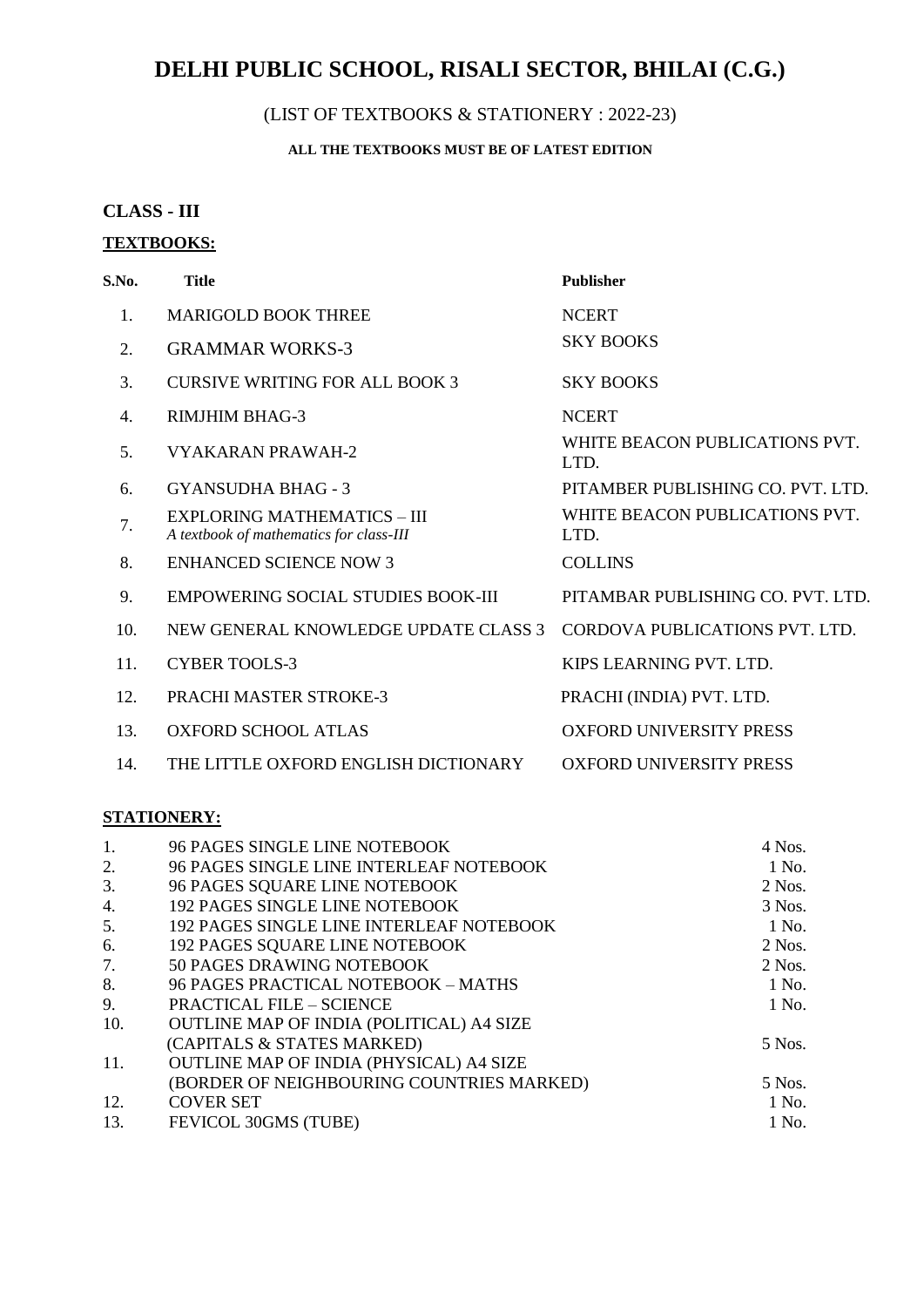#### (LIST OF TEXTBOOKS & STATIONERY : 2022-23)

### **ALL THE TEXTBOOKS MUST BE OF LATEST EDITION**

### **CLASS - IV**

# **TEXTBOOKS: S.No. Title Publisher** 1. MARIGOLD BOOK FOUR NCERT 2. GRAMMAR WORKS 4 SKY BOOKS 3. CURSIVE WRITING FOR ALL BOOK-4 SKY BOOKS 4. RIMJHIM BHAG-4 NCERT 5. VYAKARAN PRAWAH-3 WHITE BEACON PUBLICATIONS PVT LTD. 6. GYANSUDHA BHAG-4 PITAMBER PUBLISHING CO. PVT. LTD. 7. EXPLORING MATHEMATICS – IV<br>A textbook of mathematics for class-IV 8. ENHANCED SCIENCE NOW 4 COLLINS 9. EMPOWERING SOCIAL STUDIES BOOK–IV PITAMBAR PUBLISHING CO. PVT. LTD. 10. NEW GENERAL KNOWLEDGE UPDATE

- CLASS-4 11. CYBER TOOLS-4 KIPS LEARNING PVT. LTD.
- 12. PRACHI MASTER STROKE 4 PRACHI (INDIA) PVT. LTD.

**WHITE BEACON PUBLICATIONS PVT. LTD.** 

CORDOVA PUBLICATIONS PVT. LTD.

| 1. | 96 PAGES SINGLE LINE NOTEBOOK             | 5 Nos.   |
|----|-------------------------------------------|----------|
| 2. | 96 PAGES SINGLE LINE INTERLEAF NOTEBOOK   | 1 No.    |
| 3. | 192 PAGES SINGLE LINE NOTEBOOK            | 5 Nos.   |
| 4. | 192 PAGES SINGLE LINE INTERLEAF NOTEBOOK  | 1 No.    |
| 5. | 50 PAGES DRAWING NOTEBOOK                 | $2$ Nos. |
| 6. | OUTLINE MAP OF INDIA (PHYSICAL) A-4 SIZE  | 5 Nos.   |
| 7. | OUTLINE MAP OF INDIA (POLITICAL) A-4 SIZE |          |
|    | (STATE WITH CAPITALS MARKED)              | 5 Nos.   |
| 8. | <b>COVER SET</b>                          | 1 No.    |
| 9. | FEVICOL 30GMS (TUBE)                      | 1 No.    |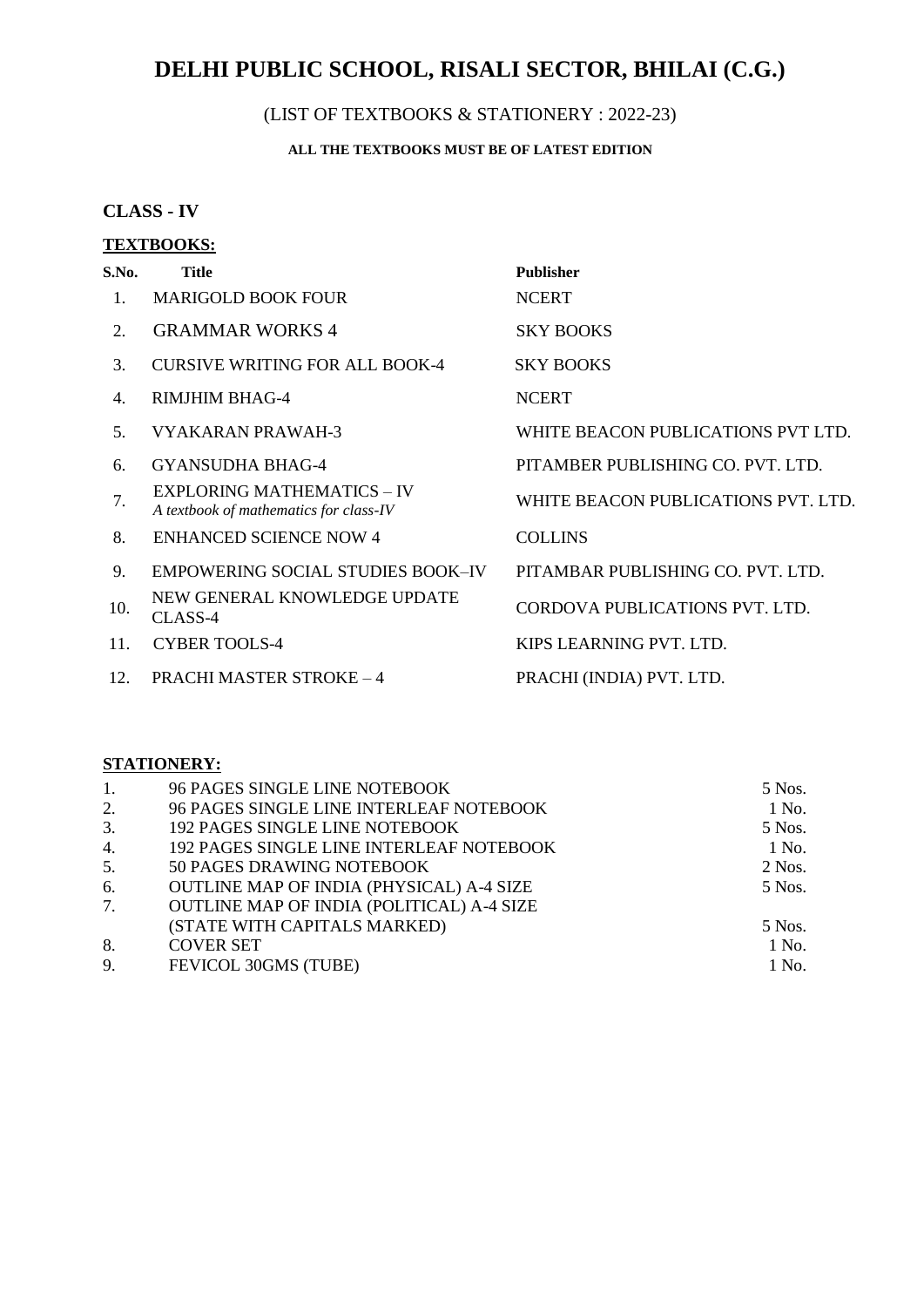## (LIST OF TEXTBOOKS & STATIONERY : 2022-23)

### **ALL THE TEXTBOOKS MUST BE OF LATEST EDITION**

### **CLASS - V**

### **TEXTBOOKS:**

| S.No. | <b>Title</b>                                                              | <b>Publisher</b>                       |
|-------|---------------------------------------------------------------------------|----------------------------------------|
|       | <b>MARIGOLD BOOK FIVE</b>                                                 | <b>NCERT</b>                           |
| 2.    | <b>GRAMMAR WORKS -5</b>                                                   | <b>SKY BOOKS</b>                       |
| 3.    | <b>RIMJHIM BHAG-5</b>                                                     | <b>NCERT</b>                           |
| 4.    | VYAKARAN PRAWAH-4                                                         | WHITE BEACON PUBLICATIONS PVT<br>LTD.  |
| .5.   | GYANSUDHA BHAG-5                                                          | PITAMBER PUBLISHING CO. PVT. LTD.      |
| 6.    | <b>EXPLORING MATHEMATICS - V</b><br>A textbook of mathematics for class-V | WHITE BEACON PUBLICATIONS PVT.<br>LTD. |
| 7.    | <b>ENHANCED SCIENCE NOW 5</b>                                             | <b>COLLINS</b>                         |
| 8.    | <b>EMPOWERING SOCIAL STUDIES BOOK - V</b>                                 | PITAMBAR PUBLISHING CO. PVT. LTD.      |
| 9.    | NEW GENERAL KNOWLEDGE UPDATE<br>CLASS <sub>5</sub>                        | CORDOVA PUBLICATIONS PVT. LTD.         |
| 10.   | <b>CYBER TOOLS-5</b>                                                      | KIPS LEARNING PVT. LTD.                |
| 11.   | <b>PRACHI MASTER STROKE – 5</b>                                           | PRACHI (INDIA) PVT. LTD.               |

| 1.               | 96 PAGES SINGLE LINE NOTEBOOK                   | 8 Nos.   |
|------------------|-------------------------------------------------|----------|
| 2.               | 96 PAGES SINGLE LINE INTERLEAF NOTEBOOK         | 1 No.    |
| 3.               | <b>192 PAGES SINGLE LINE NOTEBOOK</b>           | 6 Nos.   |
| $\overline{4}$ . | <b>192 PAGES SINGLE LINE INTERLEAF NOTEBOOK</b> | 1 No.    |
| 5.               | 50 PAGES DRAWING NOTEBOOK                       | $2$ Nos. |
| 6.               | OUTLINE MAP OF THE WORLD (PHYSICAL) A - 4 SIZE  | 10 Nos.  |
| 7.               | <b>COVER SET</b>                                | 1 No.    |
| 8.               | FEVICOL 30GMS (TUBE)                            | 1 No.    |
|                  |                                                 |          |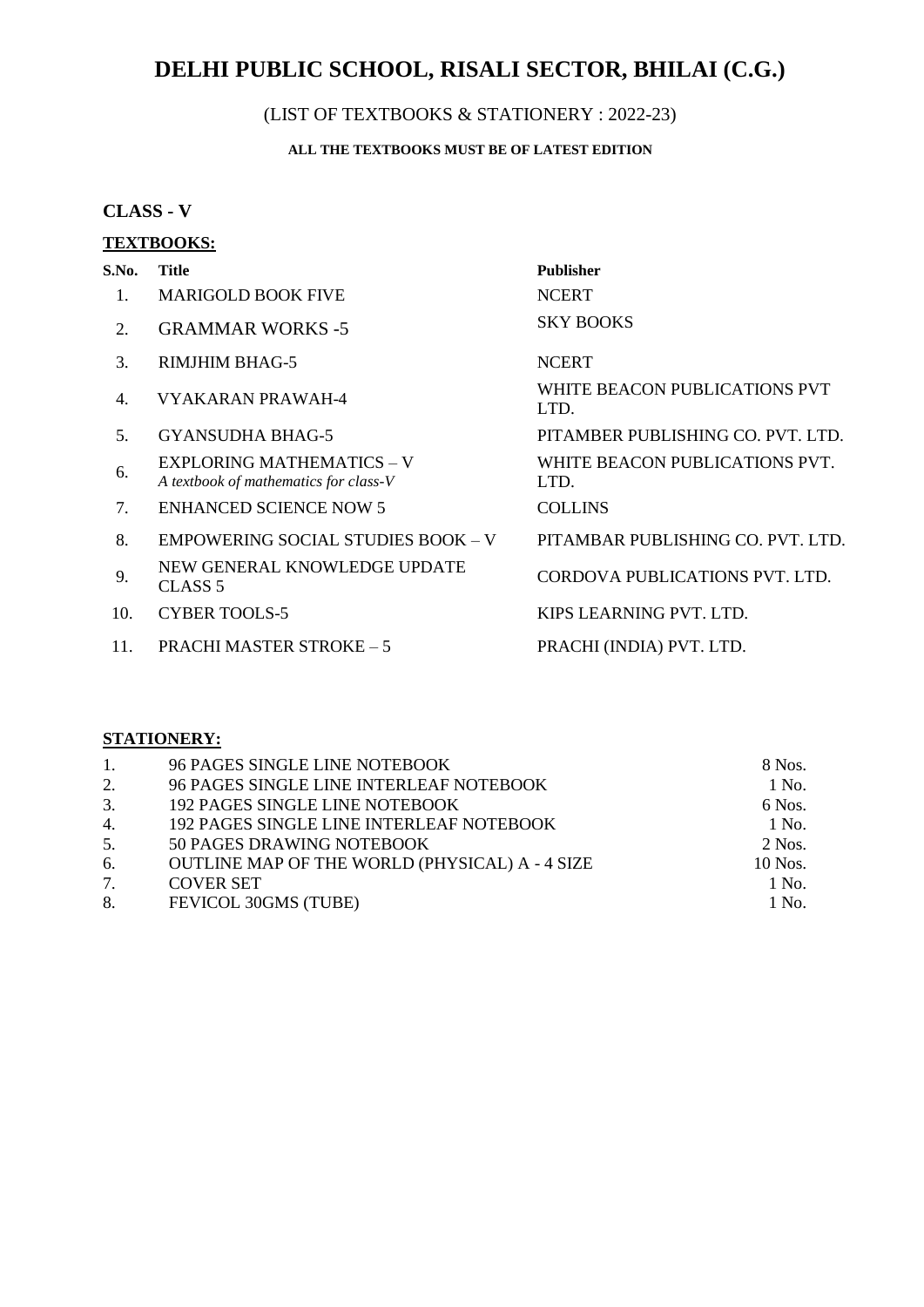### (LIST OF TEXTBOOKS & STATIONERY : 2022-23)

### **ALL THE TEXTBOOKS MUST BE OF LATEST EDITION**

### **CLASS - VI**

### **TEXTBOOKS:**

| S.No. | <b>Title</b>                                   | <b>Publisher</b>                    |
|-------|------------------------------------------------|-------------------------------------|
| 1.    | <b>HONEYSUCKLE</b>                             | <b>NCERT</b>                        |
| 2.    | <b>GRAMMAR MAGIC-6</b>                         | <b>MADHUBUN EDUCATIONAL BOOKS</b>   |
| 3.    | <b>ARABIAN NIGHTS</b>                          | MACMILLAN PUBLISHERS INDIA LTD.     |
| 4.    | <b>VASANT BHAG-1</b>                           | <b>NCERT</b>                        |
| 5.    | MOHIT VYAKARAN VYAVAHAR BHAG-4                 | MOHIT PUBLISHERS & EDUCATIONAL AIDS |
| 6.    | <b>MATHEMATICS TEXT BOOK FOR CLASS-VI</b>      | <b>NCERT</b>                        |
| 7.    | <b>SCIENCE TEXTBOOK FOR CLASS-VI</b>           | <b>NCERT</b>                        |
| 8.    | (A) HISTORY: OUR PAST PART-I                   | <b>NCERT</b>                        |
|       | (B) CIVICS: SOCIAL & POLITICAL LIFE            | <b>NCERT</b>                        |
|       | PART-I                                         |                                     |
|       | (C) GEOGRAPHY: THE EARTH - OUR                 | <b>NCERT</b>                        |
|       | <b>HABITAT PART-I</b>                          |                                     |
| 9.    | <b>OXFORD SCHOOL ATLAS</b>                     | <b>OXFORD UNIVERSITY PRESS</b>      |
| 10.   | TOUCHPAD (Plus Ver 3.0)                        | <b>ORANGE PUBLICATION PVT. LTD.</b> |
|       | Computer Science Textbook for class-VI         |                                     |
| 11.   | RUCHIRA PRATHMO BHAGAH                         | <b>NCERT</b>                        |
| 12.   | <b>GENERAL KNOWLEDGE UPDATE CLASS 6</b>        | CORDOVA PUBLICATIONS PVT. LTD.      |
| 13.   | (LITTLE OXFORD DICTIONARY)                     | <b>OXFORD UNIVERSITY PRESS</b>      |
|       | <b>STATIONERY:</b>                             |                                     |
| 1.    | 96 PAGES SINGLE LINE NOTEBOOK                  | 9 Nos.                              |
| 2.    | <b>LOOSE SHEETS FOR MONDAY TEST</b>            | 1 set of 20 sheets                  |
|       | SIZE: 12" x 7.5" (RULED SHEET)                 |                                     |
| 3.    | 96 PAGES SINGLE LINE INTERLEAF NOTEBOOK        | 1 No.                               |
| 4.    | <b>192 PAGES SINGLE LINE NOTEBOOK</b>          | 12 Nos.                             |
| 5.    | <b>192 PAGES PRACTICAL NOTEBOOK</b>            | $2$ Nos.                            |
| 6.    | <b>48 PAGES INTERLEAF PROJECT FILE - MATHS</b> | 1 No.                               |

7. a) 50 PAGES DRAWING NOTEBOOK 1 No.

8. ARTICA CAMEL POSTER COLOURS 6 SHADES 1 No.<br>
9. COVER SET 1 No.

b) 24 PAGES ART FILE 1 No.

OR

9. COVER SET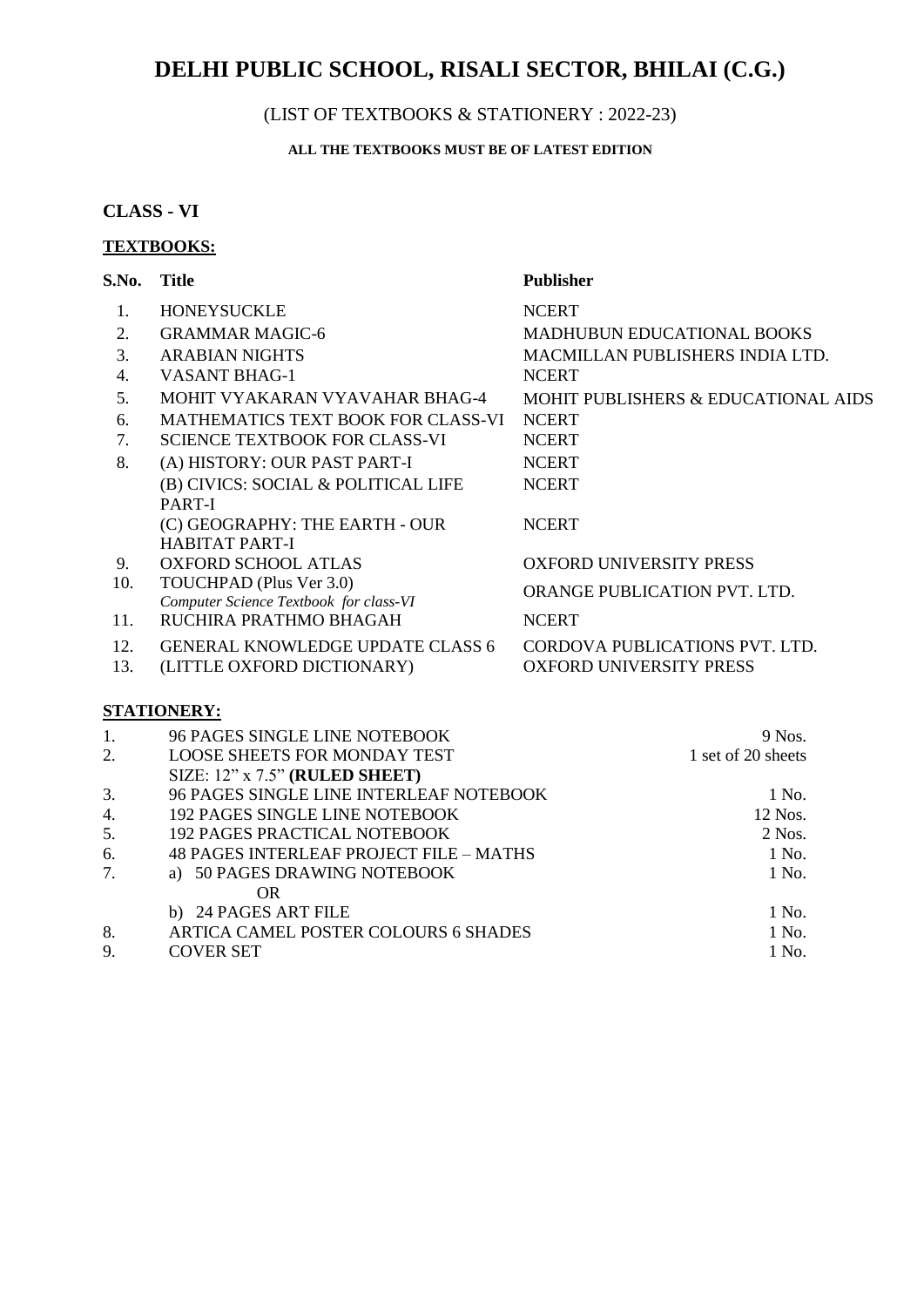## (LIST OF TEXTBOOKS & STATIONERY : 2022-23)

### **ALL THE TEXTBOOKS MUST BE OF LATEST EDITION**

### **CLASS - VII**

#### **TEXTBOOKS:**

| S.No.          | <b>Title</b>                                                       | <b>Publisher</b>                  |
|----------------|--------------------------------------------------------------------|-----------------------------------|
| 1.             | <b>HONEYCOMB</b>                                                   | <b>NCERT</b>                      |
| 2.             | <b>GRAMMAR MAGIC</b>                                               | <b>MADHUBUN EDUCATIONAL BOOKS</b> |
| 3.             | THE BEST OF O HENRY (ORIENT LONGMAN)                               | <b>ORIENT BLACKSWAN</b>           |
| 4.             | <b>VASANT BHAG-2</b>                                               | <b>NCERT</b>                      |
| 5 <sub>1</sub> | <b>VYAKARAN PUSHP-8</b>                                            | <b>BLUE PRINT EDUCATION</b>       |
| 6.             | MATHEMATICS TEXT BOOK FOR CLASS-VII                                | <b>NCERT</b>                      |
| 7.             | <b>SCIENCE TEXTBOOK FOR CLASS-VII</b>                              | <b>NCERT</b>                      |
| 8.             | (A) HISTORY: OUR PAST PART-II                                      | <b>NCERT</b>                      |
|                | (B) CIVICS: SOCIAL & POLITICAL LIFE PART-II                        | <b>NCERT</b>                      |
|                | (C) GEOGRAPHY: OUR ENVIRONMENT PART-II                             | <b>NCERT</b>                      |
| 9.             | A) RUCHIRA DWITIYA BHAGAH (NEW EDITION)                            | <b>NCERT</b>                      |
|                | B) SANSKRIT VYAKARAN MANIKA - 8                                    | <b>AVICHAL PUBLISHING COMPANY</b> |
| 10.            | <b>GENERAL KNOWLEDGE UPDATE CLASS 7</b>                            | CORDOVA PUBLICATIONS PVT. LTD.    |
| 11.            | TOUCHPAD (Plus Ver 3.0)<br>Computer Science Textbook for class-VII | ORANGE PUBLICATION PVT. LTD.      |
| 12.            | LITTLE OXFORD DICTIONARY                                           | <b>OXFORD UNIVERSITY PRESS</b>    |

| 1. | 96 PAGES SINGLE LINE NOTEBOOK            | 9 Nos.             |
|----|------------------------------------------|--------------------|
| 2. | <b>LOOSE SHEETS FOR MONDAY TEST</b>      | 1 set of 20 sheets |
|    | SIZE: 12" x 7.5" (RULED SHEET)           |                    |
| 3. | 96 PAGES SINGLE LINE INTERLEAF NOTEBOOK  | 1 No.              |
| 4. | 192 PAGES SINGLE LINE NOTEBOOK           | 12 Nos.            |
| 5. | 192 PAGES SINGLE LINE INTERLEAF NOTEBOOK | $2$ Nos.           |
| 6  | <b>COVER SET</b>                         | 1 No.              |
| 7. | <b>192 PAGES PRACTICAL NOTEBOOK</b>      | 1 No.              |
| 8. | A) 50 PAGES DRAWING NOTEBOOK             | 1 No.              |
|    | <b>OR</b>                                |                    |
|    | B) 24 PAGES ART FILE                     | 1 No.              |
| 9. | ARTICA CAMEL POSTER COLOURS 6 SHADES     | 1 No.              |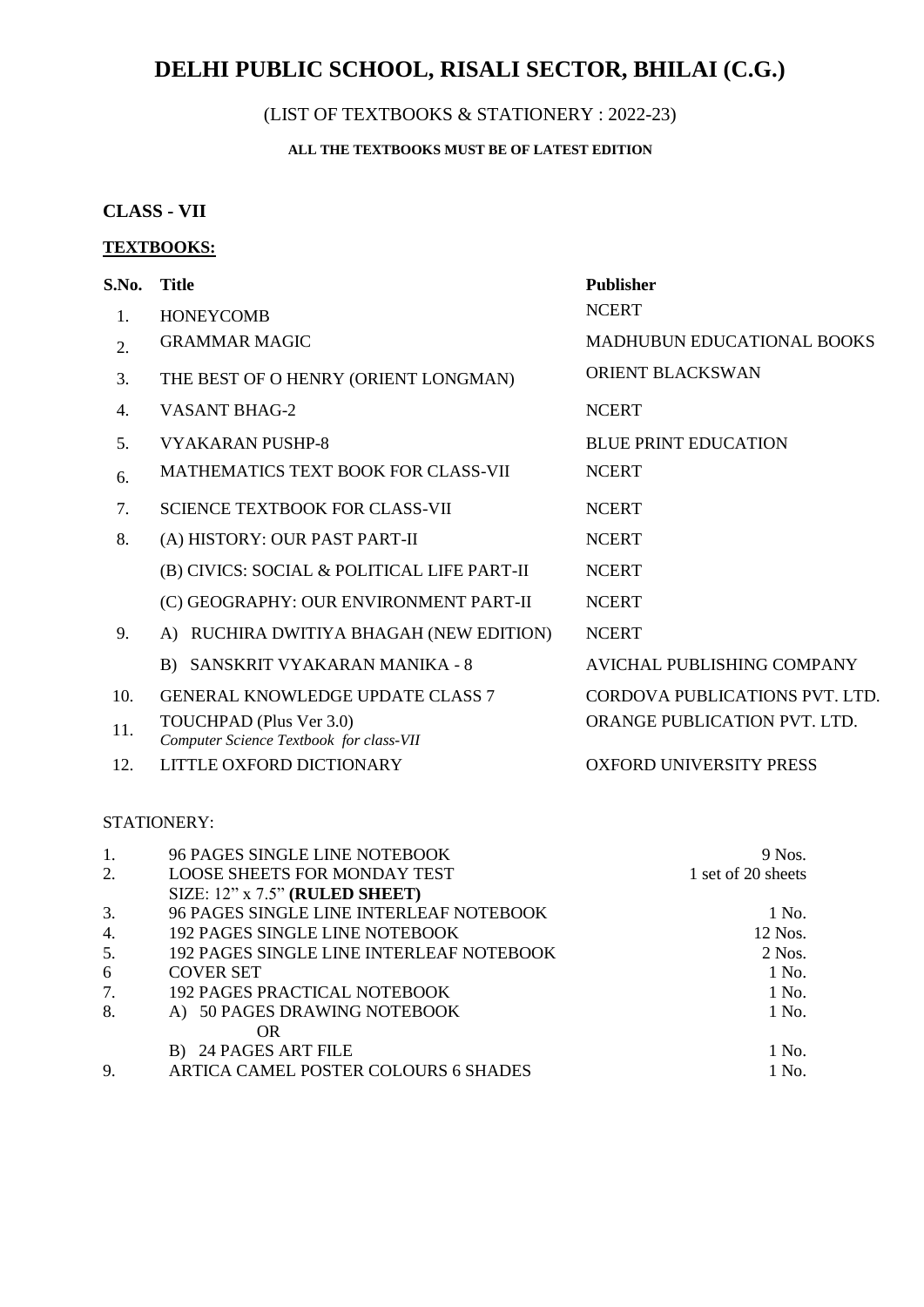## (LIST OF TEXTBOOKS & STATIONERY : 2022-23)

### **ALL THE TEXTBOOKS MUST BE OF LATEST EDITION**

### **CLASS - VIII**

### **TEXTBOOKS:**

| S.No.                  | <b>Title</b>                                                        | <b>Publisher</b>                  |
|------------------------|---------------------------------------------------------------------|-----------------------------------|
| 1.                     | <b>HONEYDEW</b>                                                     | <b>NCERT</b>                      |
| 2.                     | <b>GRAMMAR MAGIC</b>                                                | <b>MADHUBUN EDUCATIONAL BOOKS</b> |
| $\mathcal{R}_{\alpha}$ | <b>TALES FROM SHAKESPEARE PART-II</b>                               | <b>MADHUBUN EDUCATIONAL BOOKS</b> |
| 4.                     | ENGLISH GRAMMAR BY WREN & MARTIN                                    | S. CHAND & COMPANY LTD.           |
| 5.                     | <b>VASANT BHAG-III</b>                                              | <b>NCERT</b>                      |
| 6.                     | VYAKARAN PUSHP-8*                                                   | <b>BLUE PRINT EDUCATION</b>       |
| 7.                     | <b>MATHEMATICS TEXT BOOK FOR CLASS-VIII</b>                         | <b>NCERT</b>                      |
| 8.                     | <b>SCIENCE TEXTBOOK FOR CLASS VIII</b>                              | <b>NCERT</b>                      |
| 9.                     | (A) HISTORY - OUR PASTS - III                                       | <b>NCERT</b>                      |
|                        | (B) CIVICS - SOCIAL & POLITICAL LIFE - III                          | <b>NCERT</b>                      |
|                        | (C) GEOGRAPHY – RESOURCES & DEVELOPMENT                             | <b>NCERT</b>                      |
| 10.                    | A) RUCHIRA TRITIYA BHAGAH                                           | <b>NCERT</b>                      |
|                        | B) SANSKRIT VYAKARAN MANIKA - 8                                     | AVICHAL PUBLISHING COMPANY        |
| 11.                    | <b>GENERAL KNOWLEDGE UPDATE CLASS 8</b>                             | CORDOVA PUBLICATIONS PVT. LTD.    |
| 12.                    | TOUCHPAD (Plus Ver 3.0)<br>Computer Science Textbook for class-VIII | ORANGE PUBLICATION PVT. LTD.      |
| 13.                    | LITTLE OXFORD DICTIONARY                                            | <b>OXFORD UNIVERSITY PRESS</b>    |

**\*Book of Class-VII to be used**

|    | 96 PAGES SINGLE LINE NOTEBOOK            | 9 Nos.             |
|----|------------------------------------------|--------------------|
| 2. | <b>LOOSE SHEETS FOR MONDAY TEST</b>      | 1 set of 20 sheets |
|    | SIZE: 12" x 7.5" (RULED SHEET)           |                    |
| 3. | 96 PAGES SINGLE LINE INTERLEAF NOTEBOOK  | 1 No.              |
| 4. | 192 PAGES SINGLE LINE NOTEBOOK           | 12 Nos.            |
| 5. | 192 PAGES SINGLE LINE INTERLEAF NOTEBOOK | 3 Nos.             |
| 6. | 96 PAGES SINGLE LINE PRACTICAL NOTEBOOK  | 1 No.              |
| 7. | a) 50 PAGES DRAWING NOTEBOOK             | 1 No.              |
|    | OR.                                      |                    |
|    | b) 24 PAGES ART FILE                     | 1 No.              |
| 8. | ARTICA CAMEL POSTER COLOURS 6 SHADES     | 1 No.              |
| 9. | <b>COVER SET</b>                         | 1 No.              |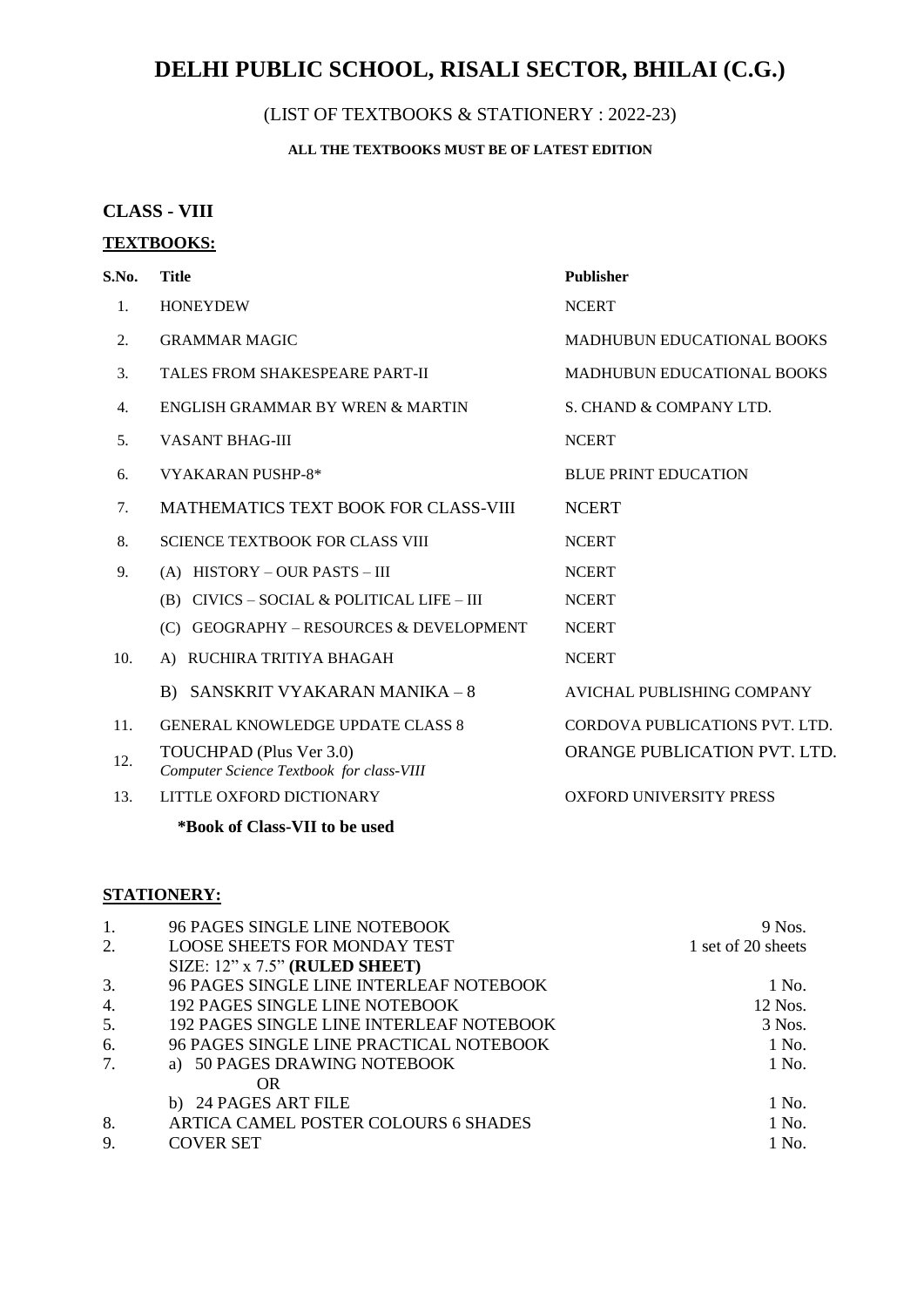## (LIST OF TEXTBOOKS & STATIONERY : 2022-23)

### **ALL THE TEXTBOOKS MUST BE OF LATEST EDITION**

### **CLASS – IX**

### **TEXTBOOKS:**

| S.No. | <b>Title</b>                                                           | <b>Publisher</b>                    |
|-------|------------------------------------------------------------------------|-------------------------------------|
| 1.    | <b>BEEHIVE - TEXT BOOK IN ENGLISH FOR CLASS IX</b>                     | <b>NCERT</b>                        |
| 2.    | MOMENTS - SUPPLEMENTARY READER IN ENGLISH                              | <b>NCERT</b>                        |
|       | FOR CLASS IX                                                           |                                     |
| 3.    | WORDS AND EXPRESSIONS - 1- WORK BOOK IN<br><b>ENGLISH FOR CLASS IX</b> | <b>NCERT</b>                        |
|       |                                                                        |                                     |
| 4.    | (A) SPARSH BHAG-I, B-COURSE<br>(B) SANCHAYAN BHAG-I, B-COURSE          | <b>NCERT</b>                        |
|       | (C) VYAKARAN PRAVESH 9-10, COURSE B                                    | <b>NCERT</b><br>FULLMARKS PVT. LTD. |
| 5.    | (I) SHEMUSHI PRATHMO BHAGAH                                            | <b>NCERT</b>                        |
|       | (II) ABHYASWAN BHAV                                                    | <b>NCERT</b>                        |
|       |                                                                        |                                     |
|       | (III) VYAKARAN VEETHIH (9-10)<br>(A) MATHEMATICS TEXTBOOK FOR CLASS-IX | <b>NCERT</b><br><b>NCERT</b>        |
| 6.    | (B) GUIDELINES FOR MATHEMATICS LABORATORY IN                           |                                     |
|       | <b>SCHOOLS CLASS-IX</b>                                                | <b>CBSE</b>                         |
| 7.    | (A) SCIENCE TEXTBOOK FOR CLASS-IX                                      | <b>NCERT</b>                        |
|       | (B) ASSESSMENT OF PRACTICAL SKILLS IN SCIENCE -                        | <b>CBSE</b>                         |
|       | <b>CLASS IX</b>                                                        |                                     |
| 8.    | (A) HISTORY: INDIA AND THE CONTEMPORARY<br>WORLD I                     | <b>NCERT</b>                        |
|       | (B) CIVICS: DEMOCRATIC POLITICS I                                      | <b>NCERT</b>                        |
|       | (C) GEOGRAPHY: CONTEMPORARY INDIA I                                    | <b>NCERT</b>                        |
|       | (D) ECONOMICS: TEXTBOOK IN ECONOMICS FOR                               |                                     |
|       | <b>CLASS IX</b>                                                        | <b>NCERT</b>                        |
|       | (E) TOGETHER TOWARDS A SAFER INDIA - II                                |                                     |
|       | (A TEXTBOOK FOR DISASTER MANAGEMENT FOR                                | <b>CBSE</b>                         |
|       | CLASS IX)                                                              |                                     |
| 9.    | <b>BOOK FOR ARTIFICIAL INTELLIGENCE CODE (417)</b>                     | KIPS LEARNING PVT. LTD.             |
|       | <u>STATIONERY:</u>                                                     |                                     |
|       |                                                                        |                                     |
| 1.    | <b>LOOSE SHEETS FOR MONDAY TEST</b>                                    | 1 set of 20 sheets                  |
|       | SIZE: 12" x 7.5" (RULED SHEET)                                         |                                     |
| 2.    | <b>192 PAGES SINGLE LINE NOTEBOOK</b>                                  | 19 Nos.                             |
| 3.    | 192 PAGES SINGLE LINE INTERLEAF NOTEBOOK                               | 3 Nos.                              |
| 4.    | 192 PAGES PRACTICAL NOTEBOOK (GEOG.)                                   | 1 No.                               |
| 5.    | 192 PAGES PRACTICAL NOTEBOOK (SCIENCE)                                 | 1 No.                               |
| 6.    | 48 PAGES INTERLEAF PROJECT FILE - MATHS                                | 1 No.                               |
| 7.    | ART FILE WITH 12 SHEETS OF CARTRIDGE PAPER OF 100 GSM                  | 1 No.                               |
| 8.    | CAMEL ARTIST WATER COLOUR TUBES                                        | 1 No.                               |

9. COVER SET 1 No.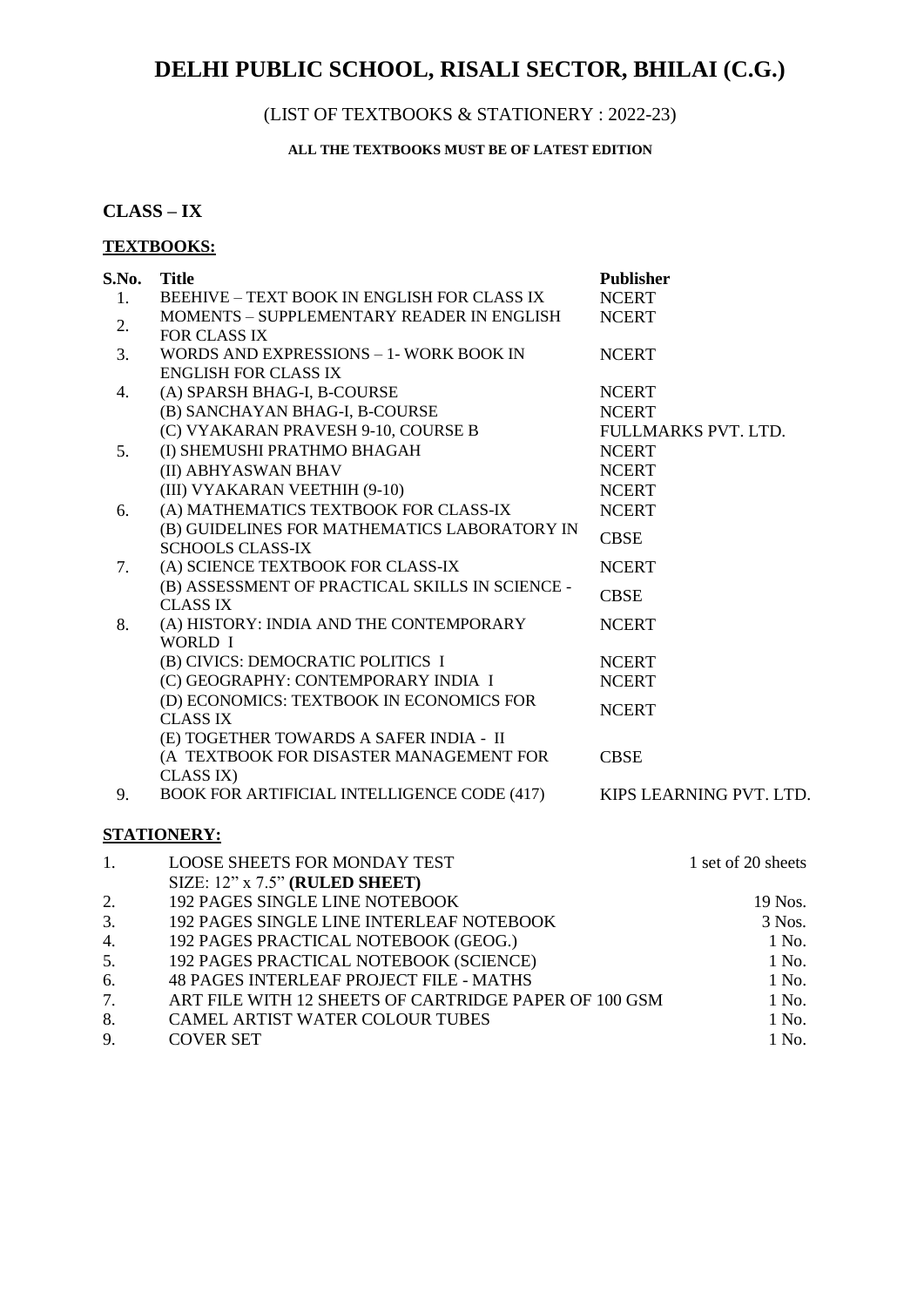## (LIST OF TEXTBOOKS & STATIONERY : 2022-23)

#### **ALL THE TEXTBOOKS MUST BE OF LATEST EDITION**

### **CLASS - X**

| S.No. | <b>Title</b>                                                 | <b>Publisher</b>    |
|-------|--------------------------------------------------------------|---------------------|
| 1.    | FIRST FLIGHT-TEXT FOR CLASS X                                | <b>NCERT</b>        |
| 2.    | FOOTPRINTS WITHOUT FEET- SUPPLEMENTARY                       | <b>NCERT</b>        |
|       | <b>READER FOR CLASS X</b>                                    |                     |
| 3.    | WORDS AND EXPRESSION 2, WORKBOOK FOR ENGLISH                 | <b>NCERT</b>        |
|       | <b>FOR CLASS X</b>                                           |                     |
| 4.    | (A) SPARSH BHAG-II, B-COURSE                                 | <b>NCERT</b>        |
|       | (B) SANCHAYAN BHAG-II, B-COURSE                              | <b>NCERT</b>        |
|       | (C) VYAKARAN PRAVESH 9-10, COURSE B*                         | FULLMARKS PVT. LTD. |
| 5.    | (I) SHEMUSHI DWITIYA BHAGAH                                  | <b>NCERT</b>        |
|       | (II) ABHYASWAN BHAV                                          | <b>NCERT</b>        |
|       | (III) VYAKARAN VEETHIH                                       | <b>NCERT</b>        |
| 6.    | (A) SCIENCE TEXTBOOK FOR CLASS-X                             | <b>NCERT</b>        |
|       | (B) ASSESSMENT OF PRACTICAL SKILLS IN SCIENCE -              | <b>CBSE</b>         |
|       | <b>CLASS X</b>                                               |                     |
| 7.    | (A) MATHEMATICS TEXTBOOK FOR CLASS-X                         | <b>NCERT</b>        |
|       | (B) GUIDELINES FOR MATHEMATICS LABORATORY IN                 | <b>CBSE</b>         |
|       | <b>SCHOOLS CLASS-X</b>                                       |                     |
| 8.    | A) HISTORY: INDIA AND THE CONTEMPORARY WORLD<br>$\mathbf{H}$ | <b>NCERT</b>        |
|       | B) CIVICS: DEMOCRATIC POLITICS II                            | <b>NCERT</b>        |
|       | C) GEOGRAPHY: CONTEMPORARY INDIA II                          | <b>NCERT</b>        |
|       | D) ECONOMICS: UNDERSTANDING ECONOMIC                         |                     |
|       | DEVELOPMENT FOR CLASS X                                      | <b>NCERT</b>        |
|       | E) TOGETHER TOWARDS A SAFER INDIA - III (OPTIONAL)           |                     |
|       | (A TEXTBOOK FOR DISASTER MANAGEMENT FOR                      | <b>CBSE</b>         |
|       | CLASS-X) (NEW EDITION)                                       |                     |
| 9.    | BOOK FOR ARTIFICIAL INTELLIGENCE CODE (417)                  | KIPS LEARNING PVT.  |
|       | $Class-X$                                                    | LTD.                |

| 1. | <b>LOOSE SHEETS FOR MONDAY TEST</b>                   | 1 set of 20 sheets |
|----|-------------------------------------------------------|--------------------|
|    | SIZE: $12$ " x $7.5$ " (RULED SHEET)                  |                    |
| 2. | <b>192 PAGES SINGLE LINE NOTEBOOK</b>                 | 19 Nos.            |
| 3. | <b>192 PAGES SINGLE LINE INTERLEAF NOTEBOOK</b>       | 3 Nos.             |
| 4. | 192 PAGES PRACTICAL NOTEBOOK (GEOG.)                  | 1 No.              |
| 5. | <b>192 PAGES PRACTICAL NOTEBOOK</b>                   | 1 No.              |
| 6. | 48 PAGES INTERLEAF PROJECT FILE (MATHS)               | 1 No.              |
| 7. | ART FILE WITH 12 SHADES OF CARTRIDGE PAPER OF 100 GSM | 1 No.              |
| 8. | <b>CAMEL ARTIST WATER COLOUR TUBES</b>                | 1 No.              |
| 9. | <b>COVER SET</b>                                      | 1 No.              |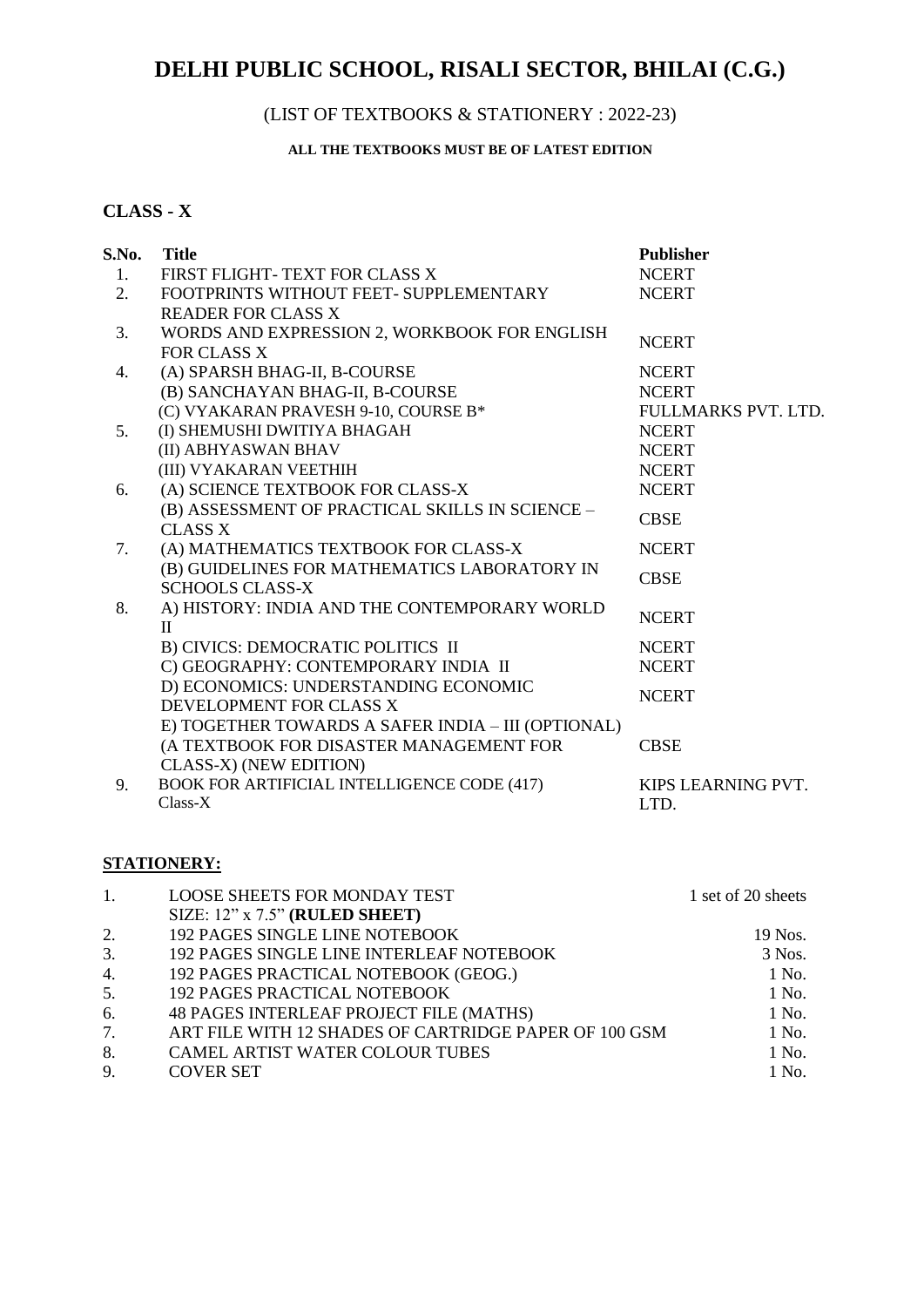## (LIST OF TEXTBOOKS & STATIONERY : 2022-23)

### **ALL THE TEXTBOOKS MUST BE OF LATEST EDITION**

### **CLASS - XI**

### **TEXTBOOKS:**

| S.No.    | <b>Title</b>                                                                                      | <b>Publisher</b>   |
|----------|---------------------------------------------------------------------------------------------------|--------------------|
| 1.       | HORNBILL - TEXTBOOK IN ENGLISH FOR CLASS XI (CORE<br>ENGLISH)                                     | <b>NCERT</b>       |
| 2.       | SNAPSHOTS - SUPPLEMENTARY READER IN ENGLISH FOR<br><b>CLASS XI (CORE COURSE)</b>                  | <b>NCERT</b>       |
| 3.       | MATHEMATICS - TEXTBOOK FOR CLASS XI                                                               | <b>NCERT</b>       |
| 4.       | PHYSICS TEXTBOOK FOR CLASS-XI (PART I & II)                                                       | <b>NCERT</b>       |
| 5.       | CHEMISTRY TEXTBOOK FOR CLASS-XI (PART I & II)                                                     | <b>NCERT</b>       |
| 6.       | BIOLOGY TEXTBOOK FOR CLASS-XI (NEW EDITION)                                                       | <b>NCERT</b>       |
| 7.       | A TEXTBOOK OF BIO TECHNOLOGY CLASS-XI                                                             | <b>CBSE</b>        |
| 8.       | A LABORATORY MANUAL OF BIOTECHNOLOGY CLASS-XI                                                     | <b>CBSE</b>        |
| 9.       | INFORMATICS PRACTICES WITH PYTHON BY SUMITA<br><b>ARORA</b>                                       | DHANPAT RAI & CO.  |
| 10.      | COMPUTER SCIENCE WITH PYTHON TEXTBOOK XI BY<br><b>SUMITA ARORA</b>                                | DHANPAT RAI & CO.  |
| 11.      | ENGINEERING GRAPHICS FOR CLASS XI                                                                 | <b>CBSE</b>        |
| 12.      | FINANCIAL ACCOUNTING TEXTBOOK FOR CLASS XI                                                        | <b>NCERT</b>       |
| 13.      | BUSINESS STUDIES TEXTBOOK FOR CLASS-XI                                                            | <b>NCERT</b>       |
| 14.      | <b>INTRODUCTION TO STATISTICS FOR CLASS-XI</b>                                                    | <b>NCERT</b>       |
| 15.      | MICRO ECONOMICS TEXTBOOK FOR CLASS-XI                                                             | <b>NCERT</b>       |
| 16.      | HUMAN ECOLOGY AND FAMILY SCIENCES PART-I & PART-<br><b>II FOR CLASS XI</b>                        | <b>NCERT</b>       |
| 17.      | HEALTH AND PHYSICAL EDUCATION-XI                                                                  | <b>CBSE</b>        |
| 18.      | FUNDAMENTALS OF PHYSICAL GEOGRAPHY TEXTBOOK<br>FOR CLASS-XI (REVISED EDITION) - SEMESTER-I        | <b>NCERT</b>       |
| 19.      | INDIA PHYSICAL ENVIRONMENT SEMESTER-II                                                            | <b>NCERT</b>       |
|          | STATIONERY:                                                                                       |                    |
| 1.       | <b>LOOSE SHEETS FOR MONDAY TEST</b>                                                               | 1 set of 20 sheets |
|          | SIZE: 12" x 7.5" (RULED SHEET)                                                                    |                    |
| 2.<br>3. | <b>192 PAGES REGISTER</b><br>192 PAGES PRACTICAL NOTEBOOK WITH 8 GRAPH PAPERS (FOR PHYSICS) 1 No. | 12 Nos.            |
| 4.       | 192 PAGES PRACTICAL NOTEBOOK WITHOUT GRAPH PAPERS                                                 |                    |
|          | (FOR BIOLOGY/C.Sc/IP AND CHEMISTRY) 2 Nos.                                                        |                    |

5. 192 PAGES REGISTER 2 Nos.<br>6. COVER SET 1 No.

6. COVER SET